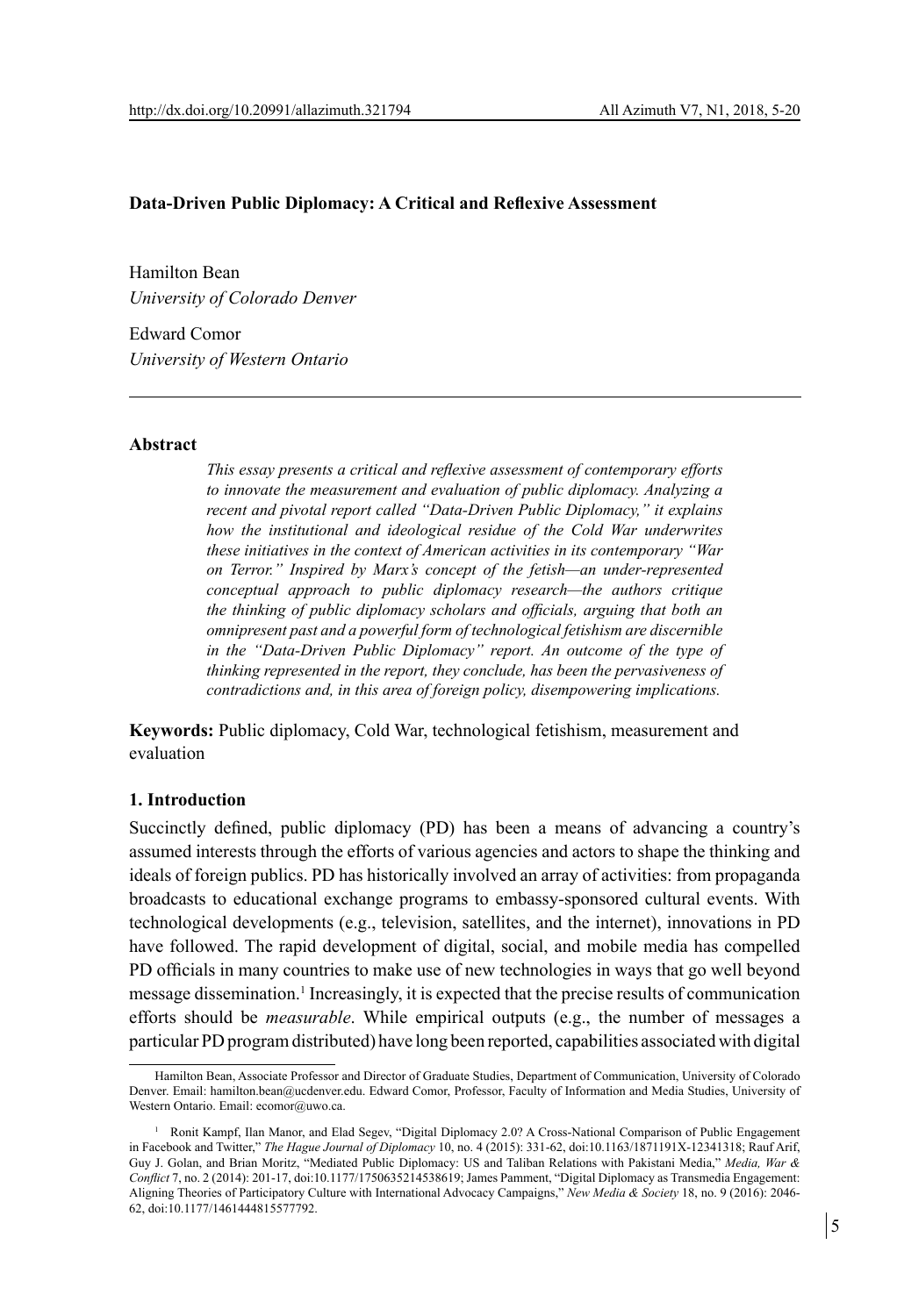technologies have opened the door to what some call "the holy grail" of PD: measureable *impacts*—uniquely detailed assessments of what a particular policy or program *achieved* in terms of its influence on public thinking at a level heretofore unavailable to policy analysts.<sup>2</sup>

Rather than debating broad methodological, epistemological, or even philosophical questions related to this quest (debates, for example, regarding the possibility or impossibility of controlling the thoughts of others), in this essay, we closely examine a recent and much lauded US policy report on this topic—titled "Data-Driven Public Diplomacy: Progress Towards Measuring the Impact of Public Diplomacy and International Broadcasting Activities"—to critically reconsider the technologically-framed goals of this foreign policy sub-field.<sup>3</sup> Herein, we argue that the renewed and intensified desire to measure and evaluate PD (now through capabilities associated with digital technology) stems from at least two under assessed and interrelated sources. One, we propose, is the ideological residue of the Cold War and a way of thinking about communication that contributes to a profound institutional inertia. Information technology scholar Paul Edwards refers to this Cold Warera thinking as "closed-world" discourse.<sup>4</sup> We argue that this discourse contextualizes "data-driven" PD measurement and evaluation, not just in practice but also in how PD measurement and evaluation are being conceptualized. The other source of this compulsion involves a general lack of clarity as to what PD officials are meant to achieve, specifically PD's measurable impacts. We argue that this unanswered "what" question—what ends are PD analysts and officials pursuing (and, at least indirectly, what has caused the problems that they are responding to)—is not so much a matter of ignorance as it is driven by influences that, curiously, may well be recognized but are treated as if they are not. Most PD efforts, we argue, do little to address (let alone redress) root causes of antipathy; yet, while many or most officials and analysts surely recognize this, the increasingly ambitious march towards the granular measurement and management of PD continues.

We seek to explain this strange state of conscious self-denial using a critical and materialist approach (and one not yet applied to the study of PD) drawn from Marx's concept of the fetish.5 Through this concept's iteration as *technological* fetishism, we try to better understand PD's technology-mediated disjunction between thought and action. In bringing both Edwards' concept of a closed-world discourse and Marx's understanding of the fetish to bear on contemporary PD, in what follows, we seek to challenge and refresh what has been a somewhat unreflexive area of foreign policy—paradoxically unreflexive, given that digital technologies are said be "revolutionizing" PD practices.

The pairing of the theoretical orientations of Edwards and Marx might seem incongruous in that Edwards' discourse-oriented approach draws influences from social construction of technology and poststructuralism, both of which, in part, arose from perceived shortcomings in Marx's focus on political economy. Both Edwards and Marx, however, draw attention to relations of power and, in our view, language and culture are not reducible to narrowlydefined material conditions, but nor are they autonomous. We agree with Cultural Studies

<sup>2</sup> James Rider, "Proving Public Diplomacy Programs Work," *The Foreign Service Journal* 92, no. 10 (2015): 19-22, accessed March 30, 2016, http://www.afsa.org/sites/default/files/december2015fsj.pdf.

<sup>&</sup>lt;sup>3</sup> US Advisory Commission on Public Diplomacy, "Data-Driven Public Diplomacy: Progress Towards Measuring the Impact of Public Diplomacy and International Broadcasting Activities," September 16, 2014, http://www.state.gov/documents/ organization/231945.pdf.

<sup>4</sup> Paul Edwards, *The Closed World: Computers and the Politics of Discourse in Cold War America* (Cambridge, MA: MIT Press, 1997).

<sup>5</sup> Karl Marx, *Capital: A Critique of Political Economy,* Vol.1 (Moscow: Progress Publishers, 1977).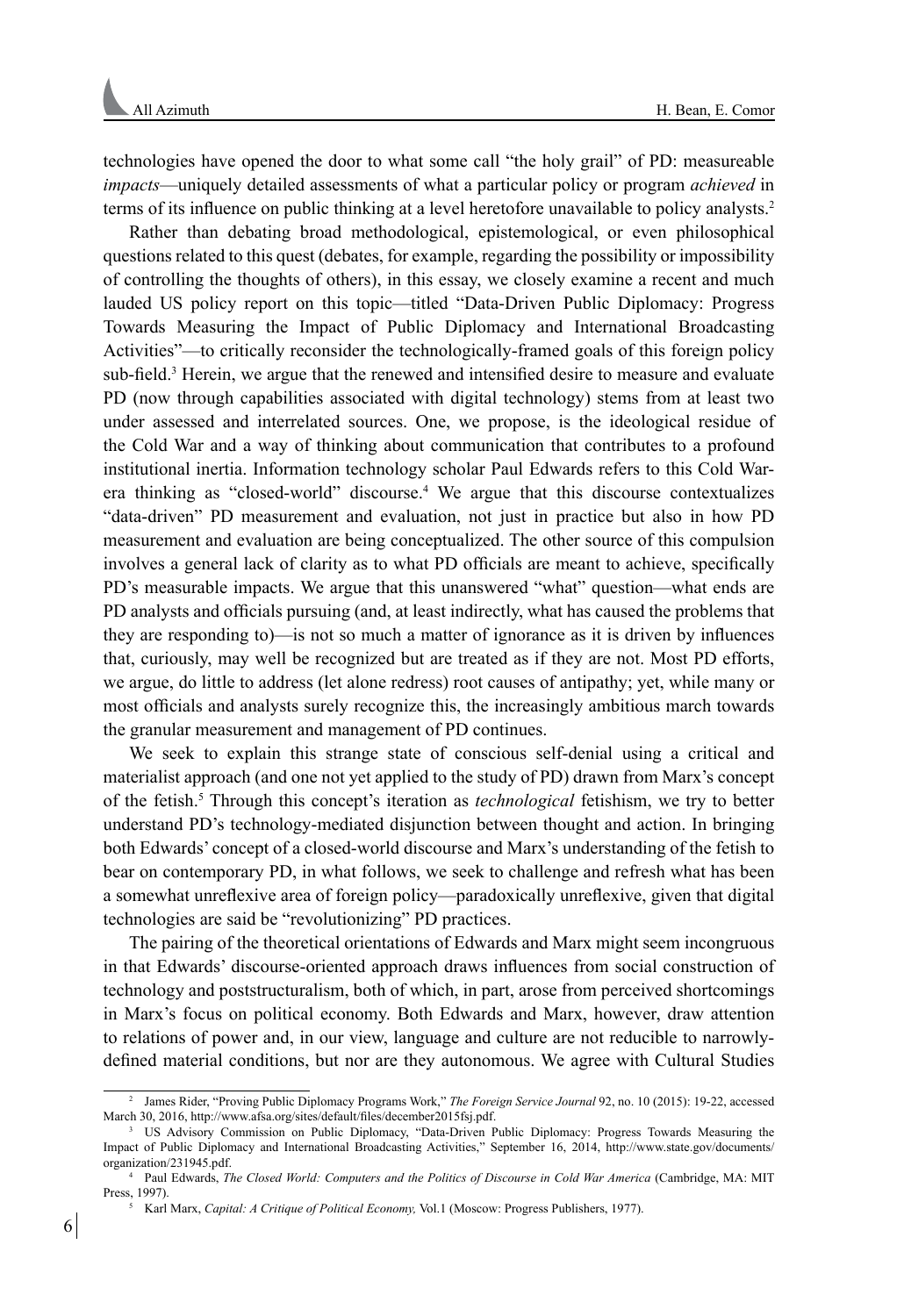scholar Chris Barker that "the material-cultural binary is a hindrance to investigation and should be put to one side.<sup>"6</sup> PD practices involve an assemblage of material technologies, institutional subcultures, and ways of talking about PD that permit, encourage, or forbid alternative ways of thinking. Our approach applies political economy and textual analysis and articulates them together to produce a novel interpretation of an influential PD policy guidance document. In doing so, we hope to spur consideration of alternative possibilities for PD's future.

We begin with an overview of the institutionalization of particular ways of thinking during the Cold War, demonstrating that despite this conflict's conclusion more than twenty-five years ago, its residue has resurfaced to taint the assumptions of PD officials fighting the post-9/11 "War on Terror." Relating the key PD report mentioned above ("Data-Driven Public Diplomacy") to this closed-world discourse, we proceed to address two main questions: (1) How does the report characterize the history of PD measurement and evaluation? And (2) How does the report reflect and reinforce questionable assumptions about the political and cultural potentialities commonly associated with communications generally and digital technologies more specifically? After demonstrating that PD officials are turning to technological solutions, our paper examines this concentration of resources through the lens of technological fetishism. Through its conceptual application, further contradictions are revealed—contradictions that we suggest need to be openly examined for both academic and strategic reasons. We conclude that PD's embrace of increasingly sophisticated analytical technologies—as they reflect and further fetishize policy relations and preferred narratives is entrenching something very different from a foreign policy truly focused on peace, security, and development.

## **2. The Cold War Residue in a US "Data-Driven Public Diplomacy"**

In 1963, at the height of the Cold War between the United States and the Soviet Union, the United States Advisory Commission on Information (established by Congress) issued its eighteenth report. In the wake of that year's confrontations concerning Cuba, its authors pointed out that other events—such as developments in Berlin, the Chinese Communist invasion of India, and Communist insurrections in South Vietnam and Laos—demonstrated the very real threat of international Communism.7 An array of American state resources would need to be mobilized in response. The role of the US Information Agency (USIA), for example, was clear: "Our most urgent job is not merely to interpret US policy and the US way of life, but to more pertinently establish in men's minds the basic distinction between western and Communist concepts of society."8

More than at any other time, America's containment of the Communist (and especially the Soviet) threat involved both physical and psychological defenses. However, citizens were often frustrated that communication promoting America abroad lacked efficacy. "Many Americans—including Presidents and Congressmen—could not comprehend how information programs seemed incapable of blunting anti-Americanism abroad and building

<sup>6</sup> Chris Barker, *Cultural Studies: Theory and Practice* (London: Sage, 2002), 17.

<sup>&</sup>lt;sup>7</sup> US Department of State, *Eighteenth Report of the United States Advisory Commission on Information*, 88<sup>th</sup> Cong. 1<sup>st</sup> sess. (Washington, DC: Government Printing Office, 1963), accessed March 20, 2016, http://www.state.gov/pdcommission/ reports/175429.htm.

<sup>8</sup> *Eighteenth Report of the United States Advisory Commission*, 21.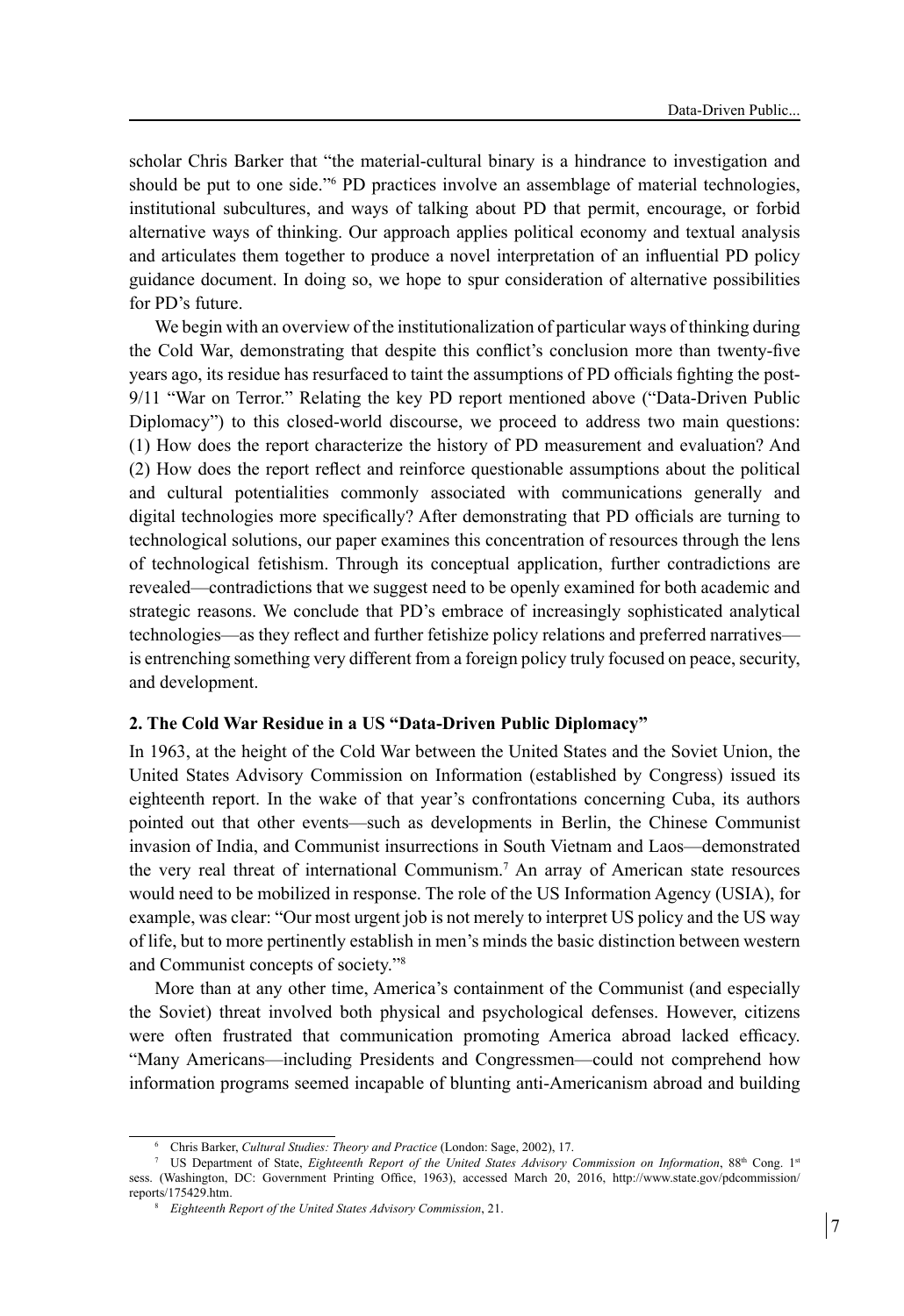sympathy for U.S. policies."9 The Advisory Commission therefore noted that critics of USIA were correct in their assertion that "enhanced research and training programs are needed in order … to develop firmer foundations for our foreign information programs in relation to the opinions, attitudes, hopes, aspirations, and misconceptions of the foreign audiences… ."10 Topping its list of what to do about it were recommendations for "improving internal coordination and communication, inspection and evaluation, … interagency relations and coordination, … forward planning, and the role of the office of policy."<sup>11</sup>

More than fifty years later, despite dramatic changes in geopolitical conditions, as a report completed by the US Advisory Commission on Public Diplomacy (ACPD) in 2014 ("Data-Driven Public Diplomacy") conveys, this need for ever-improving measurement and evaluation of PD has reemerged. Commissioned by the successor to the Advisory Commission on Information, the ACPD was operating in a much different world: "Non-state actors" had replaced the Soviet Union as the world's most significant threat.<sup>12</sup> Nevertheless, enhancing the capacity to measure and evaluate strategic information and communication activities—a significant element of PD's Cold War past—has again become a priority. The "War on Terror" (or, to use official jargon, "Combatting Violent Extremism") has filled a vacuum created by the Soviet Union's collapse. In some ways, of course, it has. But in other ways, as we argue, something more complex and worrisome is at work. Specifically, Cold War-era institutional assumptions and practices have found renewed relevance in the form of "data-driven" PD, thereby constraining the ability of policymakers and officials to think about security and PD in new ways. As one U.S. intelligence community insider noted, "Many of today's principal analytic problems arise from continued reliance on analytic tools, methodologies, and processes that were appropriate to the static and hierarchical nature of the Soviet threat during the Cold War."13 We similarly see in passages of ACPD's "Data-Driven" report a renewed attempt to make sense of a highly complex world using aspects of a Cold War-era mindset.

According to the US Department of State, ACPD is charged with appraising US Government activities intended to understand, inform and influence foreign publics and to increase the understanding of, and support for, these same activities. Comprised of seven bi-partisan members drawn from government and industry, ACPD had been grappling with new mandates for better PD measurement and evaluation since the early 2000s, when the State Department's Office of Inspector General (OIG) required units to scrutinize the use of taxpayers' money as part of a broader Government Accountability Office (GAO) push for increased effectiveness and de-duplication of effort. In a public meeting of ACPD in 2010, Cherreka Montgomery, Director of the Evaluation and Measurement Unit (EMU) in the US Under Secretary of State's Office of Policy Planning and Resources (R/PPR), described State's newfound level of commitment to evaluation as unprecedented. When Montgomery was hired in 2005, PD had "more than 898 different performance measures, most of which were merely outputs," and the Office of Management and Budget (OMB) had assessed State's PD

<sup>9</sup> Seth Center, "The Evolution of American Public Diplomacy: Four Historical Insights," December 2, 2013, https://www.

Eighteenth Report of the United States Advisory Commission, 22.

<sup>11</sup> *Eighteenth Report of the United States Advisory Commission*, 3.

<sup>&</sup>lt;sup>12</sup> US Advisory Commission on Public Diplomacy, "2014 Comprehensive Annual Report on Public Diplomacy," December 11, 2014, http://www.state.gov/pdcommission/reports/235008.htm, 10.

<sup>13</sup> Jeffrey R. Cooper, *Curing Analytic Pathologies: Pathways to Improved Intelligence Analysis* (Pittsburgh, PA: Government Printing Office, 2005), 23, accessed March 15, 2016, http://oai.dtic.mil/oai/oai?verb=getRecord&metadataPrefix=html&identifier= ADA500058.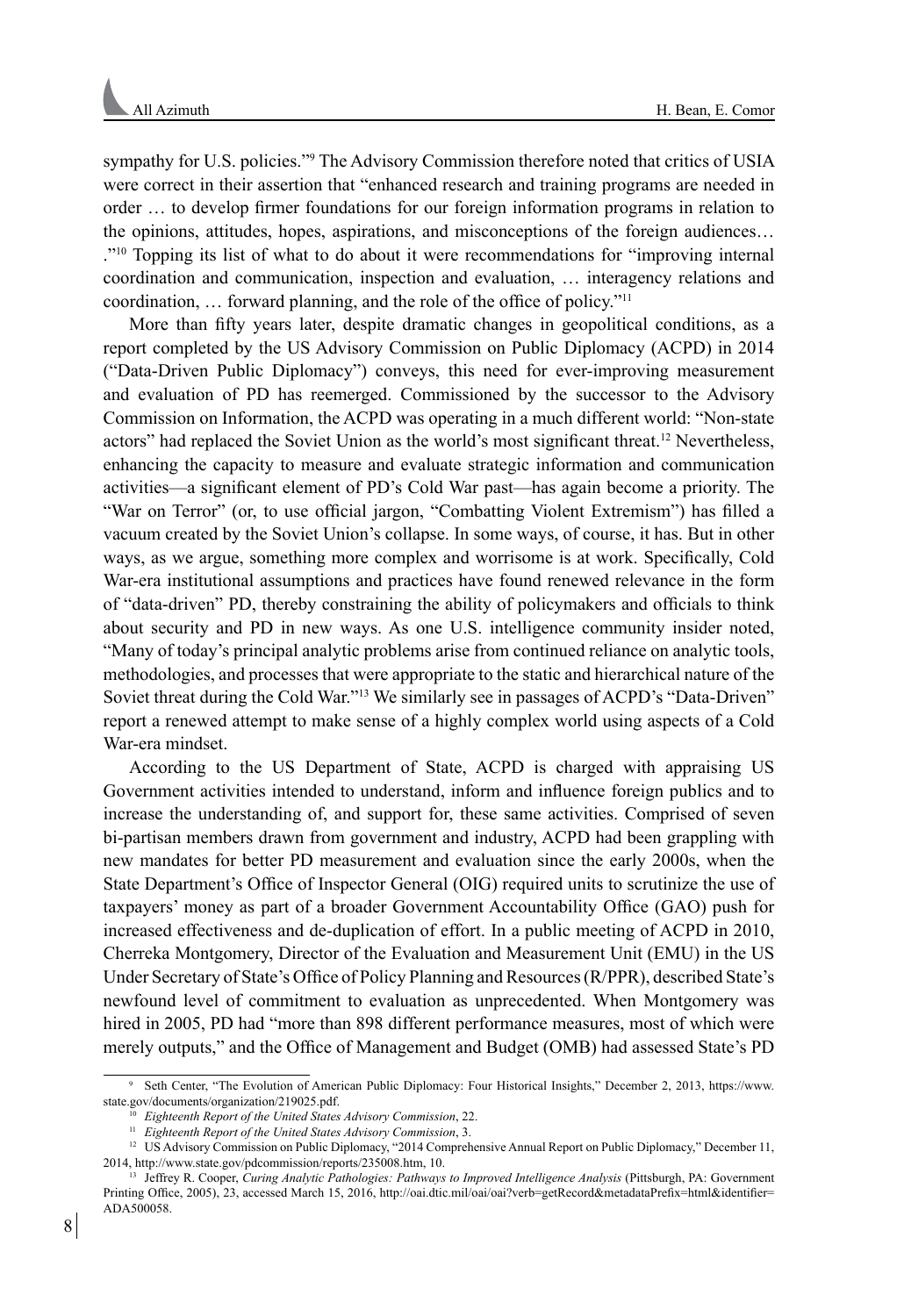strategy and performance measurement as "not performing." Montgomery described how she and others had worked to standardize, consolidate, and improve PD performance measures.14

Nevertheless, ACPD was temporarily shuttered in 2011 after failing to win congressional reauthorization. In announcing its reauthorization in 2013, ACPD's new Executive Director, Katherine Brown, emphasized that ACPD was "operating under a clear mandate to itemize and assess the efficiency of public diplomacy programs across government for an annual comprehensive report."15 At the ACPD's first public meeting following its reauthorization, Brown described the organization's role as a "watchdog" that needed to "break down the activities and review how their impact is being measured."16 ACPD today claims that measurement and evaluation of PD and broadcasting are priorities: "Knowing when public diplomacy is working can often be elusive, yet measurement and evaluation of public diplomacy and international broadcasting activities is essential for strategic planning."17

The 2014 "Data-Driven" report was produced by communication and PD scholars who also made recommendations based on their findings, which focused on five key areas:

(1) increased recognition on the part of State Department officials of the importance of research in public diplomacy; (2) movement away from State Department and BBG's [Broadcasting Board of Governors] risk-averse cultures, which can negatively impact how research data and evaluations are conceived, conducted, reported and used; (3) more consistent strategic approaches in developing and evaluating public diplomacy and international broadcasting activities; (4) increased training in strategic planning, including research and evaluation; and (5) more funding and personnel to conduct more meaningful evaluations ... that can correct the course of programs and activities.<sup>18</sup>

Numerous institutions and commentators praised the report for its innovative approach, and it has figured prominently in ACPD's subsequent Comprehensive Annual Reports. Indicators of the report's significance include the Public Diplomacy Council's (a nonprofit organization with close ties with the US Information Agency Alumni Association) declaration, "Anyone who follows US public diplomacy should read the report, starting with Nicholas Cull's excellent introduction tracing the history of evaluating US efforts to change opinions and attitudes of publics overseas."19 According to another commentator, the true audience for the report was not the general public, but rather, "the specialists and especially the policy makers who can effect change…."20 Intertextual markers of the 2014 report's influence continue to emerge while its themes reflect trends in public diplomacy research writ large.<sup>21</sup>

<sup>14</sup> Tijana Milosevic, "Advisory Commission on Public Diplomacy Examines Evaluation Tools," Alliance for International Exchange, July 21, 2010, http://www.alliance-exchange.org/policy-monitor/07/21/2010/advisory-commission-public-diplomacyexamines-evaluation-tools. 15 Lisa Heyn, "Advisory Commission on Public Diplomacy is Reinstated After 19-Months Hiatus," Alliance for International

Exchange, July, 31, 2013, http://www.alliance-exchange.org/policy-monitor/07/31/2013/advisory-commission-public-diplomacyreinstated-after-19-months-hiatus.

<sup>&</sup>lt;sup>16</sup> See "Minutes and Transcript for December 2013 Meeting of the U.S. Advisory Commission on Public Diplomacy," December 2, 2013, https://www.state.gov/documents/organization/219024.pdf.

<sup>17</sup> "US Advisory Commission on Public Diplomacy," U.S. Department of State, accessed May 2, 2016, http://www.state.gov/ pdcommission/index.htm. Assessing additional contextual factors would be useful in further understanding the production of the 2014 "Data-Driven" report, but doing so would not change our fundamental critique of its discourse.

<sup>&</sup>lt;sup>18</sup> For minutes and transcript from the quarterly meeting, see US Advisory Commission on Public Diplomacy, "Data-Driven Public Diplomacy: Progress towards Measuring the Impact of Public Diplomacy and International Broadcasting Activities," September 16, 2014, https://www.state.gov/pdcommission/meetings/232682.htm.

<sup>&</sup>lt;sup>19</sup> Advisory Commission, "Data-Driven Public Diplomacy," par. 2.

<sup>20</sup> Patricia Kushlis, "Data-Driven Public Diplomacy: An Evaluation of an Evaluation of and Evaluation," WhirledView, October 3, 2014, http://whirledview.typepad.com/whirledview/2014/10/data-driven-public-diplomacy-an-evaluation-of-an-evaluation-of-

<sup>&</sup>lt;sup>21</sup> James Pamment, "Articulating Influence: Toward a Research Agenda for Interpreting the Evaluation of Soft Power, Public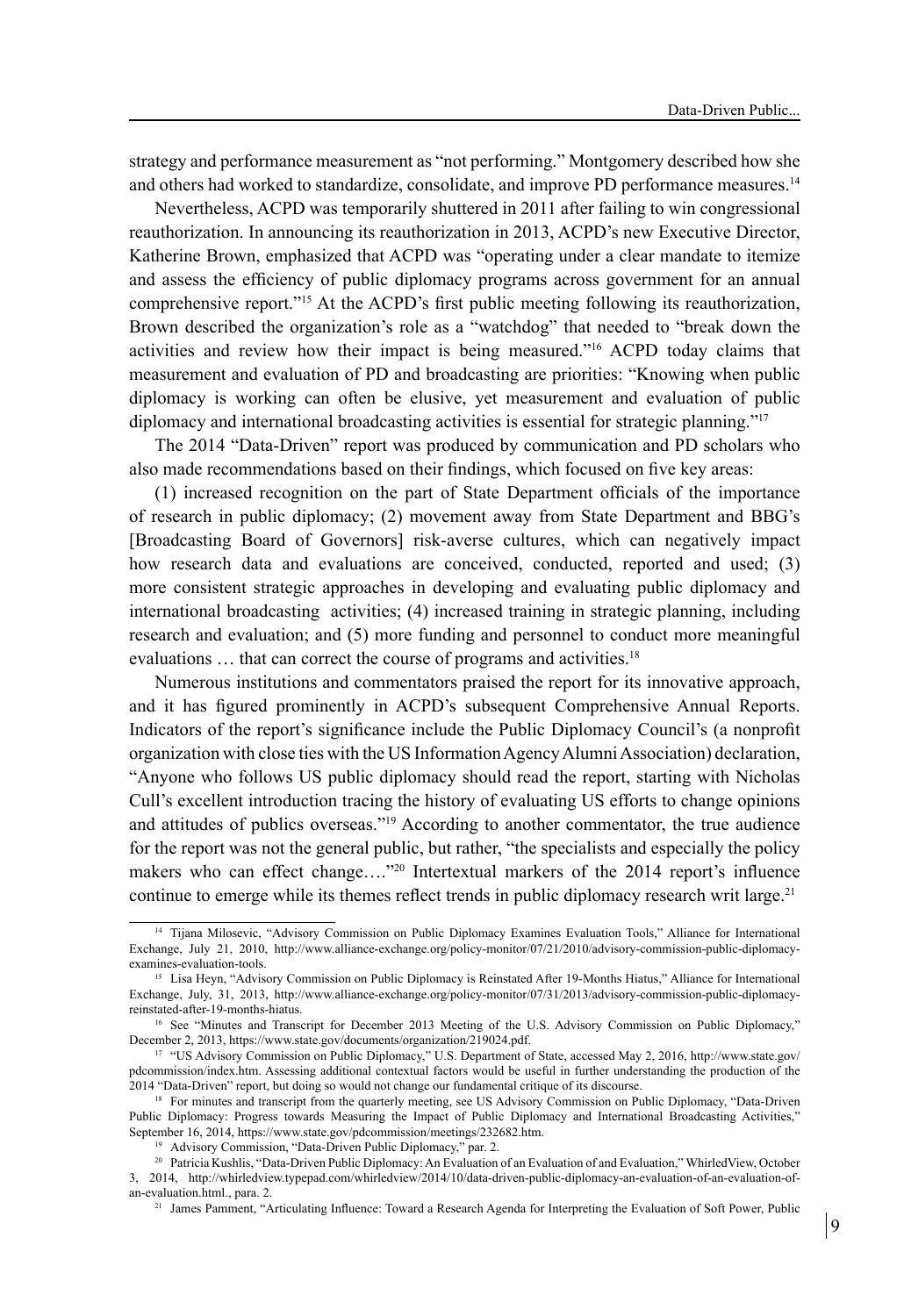However laudable and forward looking the report has been in the eyes of policy analysts and PD officials, our reading reveals signs of something more obscure, entrenched, and seemingly unchangeable: lingering Cold War-era assumptions about the capabilities of communication technology to sustain and advance (self-evidently benevolent) American power. Of course, the "Data-Driven" report is just one of many examples of PD discourse, not all of which reflect such Cold War assumptions. However, we argue that the "Data-Driven" report uniquely reveals evidence of what Edwards calls a closed-world discourse—a set of material and symbolic conditions that underlay US Cold War policies promoting global surveillance and control through technology.<sup>22</sup> Both then and now, analytical technologies have enabled various American national security offices and officials to work together in the context of a complex of techniques, political goals, and ideological perspectives.

According to Edwards, during the Cold War, the closed and tightly policed world of US national security affairs was bound together, ultimately, through the overarching struggle between the United States and Soviet Union. As the Advisory Commission's 1963 report (mentioned above) illustrates, American PD efforts were principally conducted to thwart real or imagined Soviet aggression. For Edwards, closed-world discourse comprised a number of inter-related elements involving a shared worldview, a tacitly agreed upon set of practices, and a common language. For one thing, it relied on "techniques drawn from engineering and mathematics for modeling aspects of the world as closed systems."23 The ACPD's "Data-Driven" report reiterates this impulse in its emphasis on complex analytical models from which to generate innovations drawn from what it calls "actionable data."<sup>24</sup> The report's authors urge the BBG, for example, to "employ more advanced statistical methods for analyzing cross-national survey data, such as hierarchal linear modeling (multilevel analysis) of aggregated cross-national survey data to identity and measure global and regional predictors of BBG impact."25 As one commentator noted in response to the report, "The greatest opportunity for influence comes from the visualization and synthesis of big data insights with the nuance, experience, and understanding developed by generations of diplomats."26 This commentator, a consultant who stands to benefit from "data-driven" developments, described the need for data scientists and diplomats to work shoulder-toshoulder: "An understanding of the nature of data science and the roles diplomats and data scientists would play at each stage of research and analysis is critical to success."<sup>27</sup>

Closed-world discourse also relied on technologies, especially the computer, that made "systems analysis and central control practical on a very large scale."<sup>28</sup> Similarly, the ACPD's emphasis on "data-driven planning and measurement" demonstrates that the impulse toward centralized analysis and control persists.29 Current efforts include the Mission Activity Tracker

Diplomacy and Nation Brands," *Public Relations Review* 40, no. 1 (2014): 50-9, doi:10.1016/j.pubrev.2013.11.019; Christopher Paul, Jessica M. Yeats, Colin P. Clarke, Miriam Matthews, and Lauren Skrabala, *Assessing and Evaluating Department of Defense Efforts to Inform, Influence, and Persuade: Handbook for Practitioners* (Santa Monica: Rand Corporation, 2015); Efe Sevin, "Pathways of Connection: An Analytical Approach to the Impacts of Public Diplomacy," *Public Relations Review* 41, no. 4 (2015): 561-68, doi:10.1016/j.pubrev.2015.07.003.

<sup>22</sup> Edwards, *Closed World*.

<sup>23</sup> Edwards, *Closed World*, 15.

<sup>24</sup> Advisory Commission, "Data-Driven Public Diplomacy," 19.

<sup>25</sup> Advisory Commission, "Data-Driven Public Diplomacy," 46.

<sup>26</sup> Ali Fischer, "Data-Driven Diplomacy: A Practical Guide," *CDP* (blog) *USC Center for Public Diplomacy,* February 23, 2015, http://uscpublicdiplomacy.org/blog/data-driven-diplomacy-practical-guide, para. 4.

<sup>&</sup>lt;sup>27</sup> Fischer, "Data-Driven Diplomacy," par. 5.

<sup>28</sup> Edwards, *Closed World,* 15.

<sup>29</sup> Advisory Commission, "Data-Driven Public Diplomacy," 17.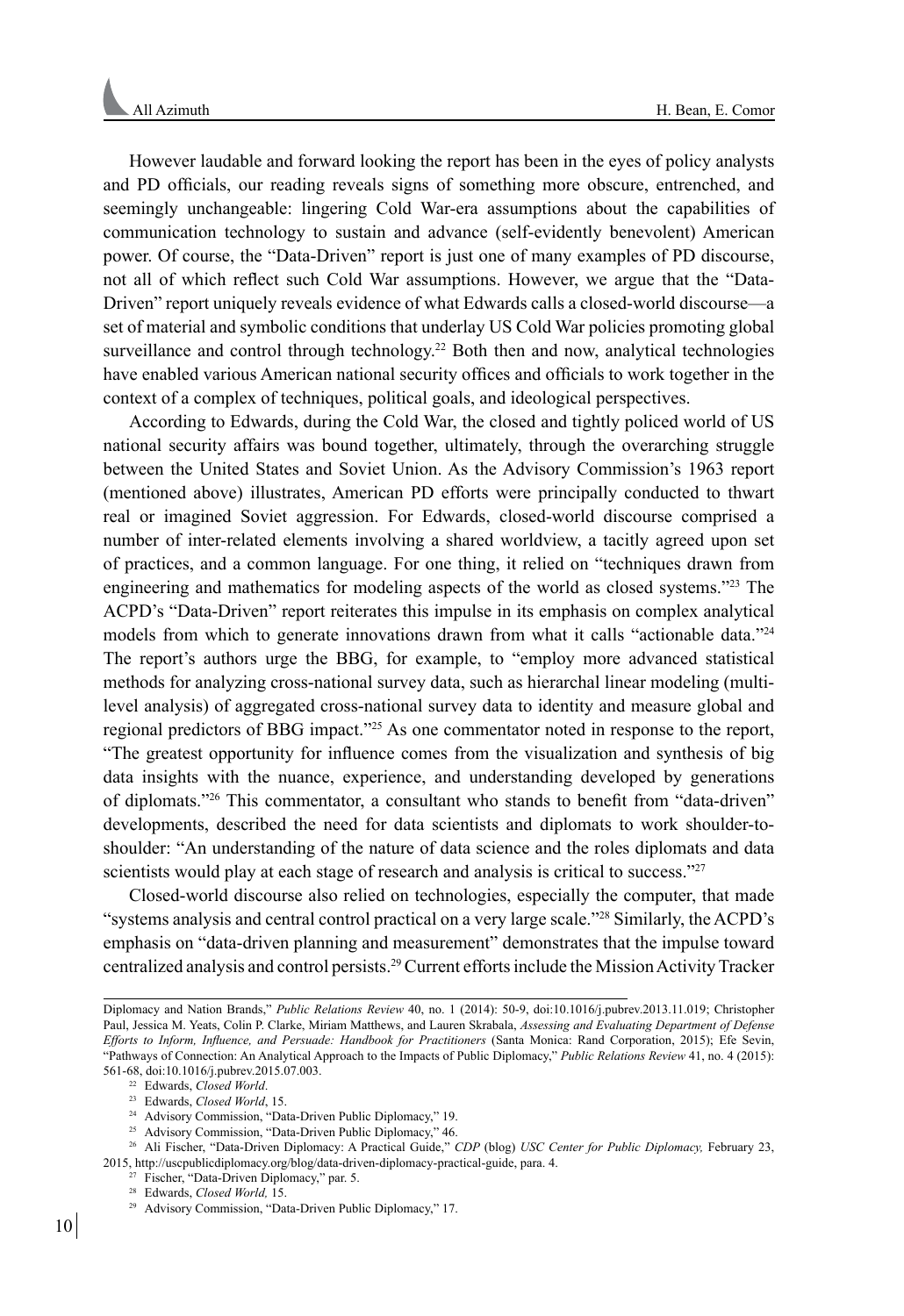(an online performance measurement reporting tool that documents the scope, frequency and achievements of specific PD activities) and the Advancing Public Diplomacy's Impact report (a global comparison study to measure the influence of US PD activities worldwide on key foreign audiences). Despite these and other initiatives, the "Data-Driven" report's authors noted the need to go further, bemoaning that "there is currently no centralized methodology or office responsible for measuring and evaluating US public diplomacy and public affairs activities conducted via social media."30

Edwards, furthermore, argues that closed-world discourse involved "fictions, fantasies, and ideologies, including such visions as global mastery through air power and nuclear weapons [and] global danger from an expansionist 'evil empire'.…"31 While the Soviet threat has vanished, enemies have multiplied. As the "Data-Driven" report declares, "Given the fast proliferation of non-state actors who are shaping the international system this century, it [PD] has never been more pertinent to our national security strategy."<sup>32</sup> Here it should be noted that the complete absence of discussion within the report of what threat, exactly, is being countered through PD is consistent with what scholars describe as a post-9/11 homeland security "ontology," by which they mean the "translation of virtual, potential threat[s] into specific, possible outcomes and concrete, material actions."<sup>33</sup> Vague-yet-omnipresent threats haunt the "Data-Driven" report, bolstering its urgency and recommendations.

A final element of closed-world discourse during the Cold War was its "language of systems, gaming, and abstract communication and information that relied on formalisms to the detriment of experimental and situated knowledge."34 Such a language of games and control endures in the ACPD report as its authors assert that "public diplomacy, like traditional diplomacy, is a long game."35 The report "makes suggestions on structures and methodologies needed to make foreign audience research more robust, impact assessment more institutionalized, and feedback loops for strategy and tactics more systematic."36 For example, a "department-wide content management system for social media accounts at US embassies worldwide" would "enable better coordination of efforts in digital engagement, and potentially make for sustainable procedures for pre-and post-communication analytical efforts."37 Systemization of PD, however, appears more aspirational than actual in that evaluation "should strive to be more specific and systematic in describing the research processes it undertakes" and, in some cases, there appears to be "no systematic way that evaluations" presently can be "distributed, stored, or solicited."<sup>38</sup>

The "Data-Driven" report contains residues of closed-world discourse that, at first glance, seem coincidental and are easy to overlook. Of course, there are also many notable differences between the report and Cold War-era PD efforts. For one thing, the authors demonstrate malleability in arguing for the need to "identify and develop culturally appropriate programs and messages, and the proper way to employ them."39 The report's repeated calls for field

<sup>30</sup> Advisory Commission, "Data-Driven Public Diplomacy," 34.

<sup>31</sup> Edwards, Closed World, 15.

<sup>&</sup>lt;sup>32</sup> Advisory Commission, "Data-Driven Public Diplomacy," 16.

<sup>33</sup> Lauren Martin and Stephanie Simon, "A Formula for Disaster: The Department of Homeland Security's Virtual Ontology," *Space and Polity* 12 (2008): 286.

<sup>34</sup> Edwards, Closed World, 15.

<sup>&</sup>lt;sup>35</sup> Advisory Commission, "Data-Driven Public Diplomacy," 16.

<sup>36</sup> Advisory Commission, "Data-Driven Public Diplomacy," 2.

<sup>37</sup> Advisory Commission, "Data-Driven Public Diplomacy," 18.

<sup>38</sup> Advisory Commission, "Data-Driven Public Diplomacy," 32 and 20.

<sup>39</sup> Advisory Commission, "Data-Driven Public Diplomacy,"18.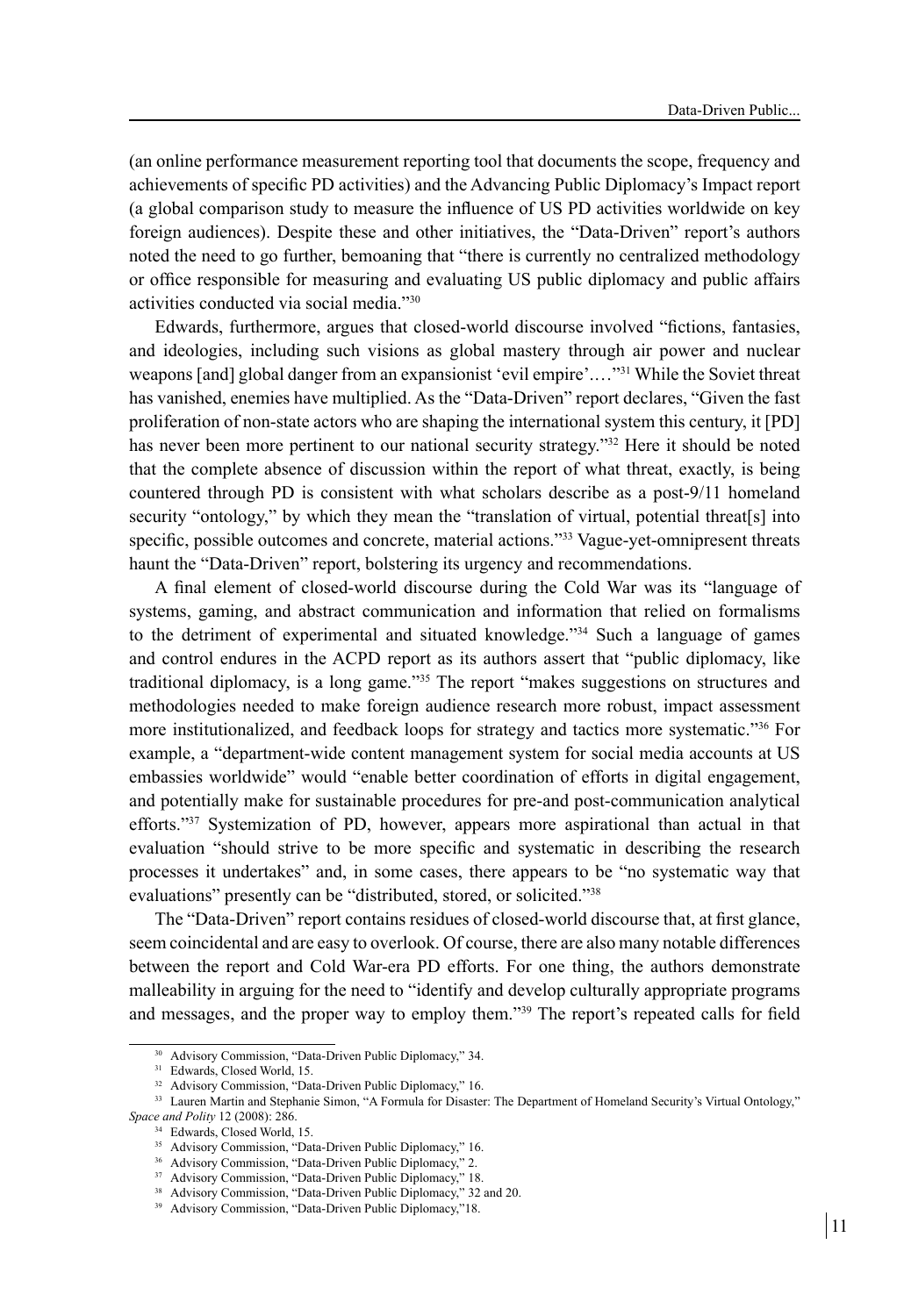research, avoiding self-reported data, and deepening and expanding research efforts evidence more openness than the Cold War rhetoric that Edwards analyzed. Our concern, however, is that several of the "Data-Driven" report's premises and recommendations eerily resemble Cold War-era thinking, implying little or no reflection on the underlying assumptions of PD itself at a time when that reflection is urgently needed.

The "Data-Driven" report's flickers of closed-world discourse risk further entrenching the status quo. As arguably the most vaunted example of a more general and pervasive embrace of technological empowerment and scientific precision in PD, paradoxically the report undermines the pursuit of a precise understanding of why people in other countries support or (sometimes violently) oppose US policies in the first place. As Eric Nisbet and colleagues put it in the context of PD in Muslim countries:

Public diplomacy initiatives and media lobbying efforts do not address the root causes of anti-Americanism endemic to Muslim countries and instead are likely to only lead to small gains in 'winning the hearts and minds' of the Muslim public. Short of substantial changes in US political, economic, and foreign policy, widespread hatred and loathing of the United States in the Muslim world is likely to continue.<sup>40</sup>

## **3. The Implications of "Closed-World Discourse"**

Data-driven PD's promise of sophisticated measurement, abstract representation, and statistical certitude in support of the status quo risks further marginalizing the voices of PD officials and analysts who may be critical of US national security policies, and thus an historically-grounded and substantive re-consideration of them. It is vital to recognize that, like Secretary of Defense Robert McNamara's infamous Cold War-era Pentagon computers, the output of data-driven PD is not simply statistical, it is also rhetorical in that it bolsters conformity to existing policies. What is puzzling is that the "Data-Driven" report's authors simultaneously acknowledge *and* ignore this situation. Echoing critiques of misleading and self-serving 1960s Defense Department "research," they note that "current [PD] research and evaluation systems in place often seem to justify programs, campaigns, and budgets" *yet* the authors recommend changes that surely will be used to legitimize subsequent elaborations of many of these programs, campaigns, and budgets.<sup>41</sup>

Rather than an unacknowledged error or the intellectual inability to identify such contradictions, we propose that the authors of the "Data-Driven" report generally see this problem but, nevertheless, choose to ignore it. If this is correct, the question that needs to be answered is *why*? To respond directly, below we draw upon concepts from Marx to supplement Edwards' discourse-centered approach. To productively connect Edwards' and Marx's approaches, however, we first need to explain how the institutional context of ACPD's report influences its characterization of PD's Cold War past—a preferred narrative that shapes PD's present and future.

Whether during the Cold War or post-9/11-era, by the very nature of the institutional framework of their analysis, when writing a report for a country's foreign policy officials, scholars are compelled (whether consciously or not) to frame what they produce in accordance with the "realities" at hand (as James Joyce famously quipped, "My consumers are they

<sup>40</sup> Eric C. Nisbet, Matthew C. Nisbet, Dietram A. Scheufele, and James E. Shanahan, "Public Diplomacy, Television News, and Muslim Opinion," *The Harvard International Journal of Press/Politics* 9, no. 2 (2004): 33, doi:10.1177/1081180x04263459. <sup>41</sup> Advisory Commission, "Data-Driven Public Diplomacy,"18.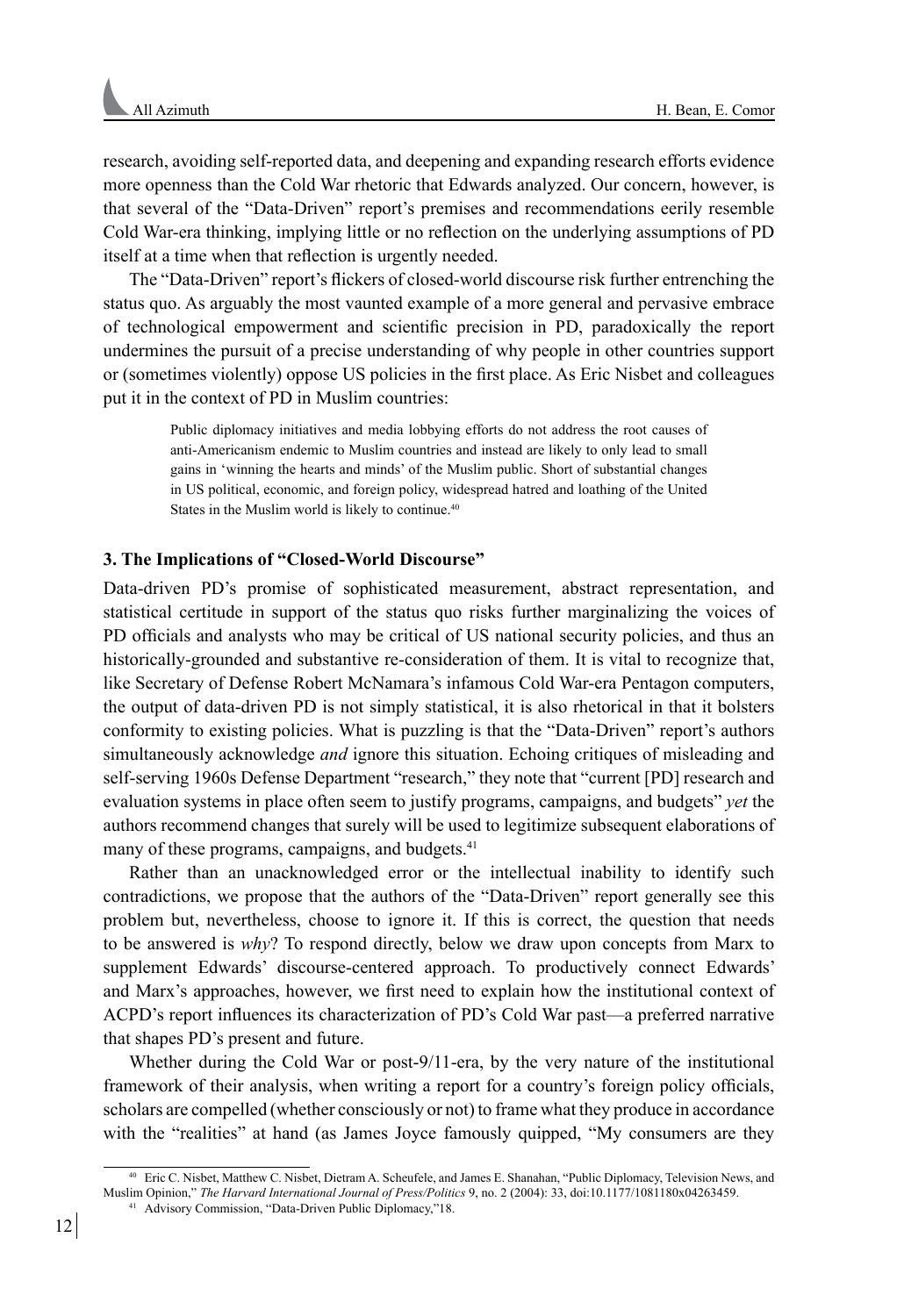not my producers?"). Indeed, all scholarly work is influenced by the vested interests that directly or institutionally shape intellectual capacities. While, ideally, academics—protected by tenure and the university—are relatively free to think openly and reflexively, their "real world" circumstances (from the research cultures of their institutions, to the need to gain or maintain access to institutional arenas, to the commercial interests of their publishers) all shape what can or cannot be said and, in the context of policy questions, what can or cannot be conveyed as being reasonable and actionable. The "Data-Driven" report reflects these general limitations, but not without some remarkable moments of hesitation and even selfcontradiction.

In his introduction to the report, Nicholas Cull, for example, asserts that US PD, carried out primarily through the now disbanded USIA (United States Information Agency), effectively exposed Eastern Europe and the USSR to "Western ideas:"

The leaders of revolutions spoke powerfully of the influence of US international broadcasting and analysts noted the role that exposure to western ideas through exchanges had in laying the foundations for change. Ironically the agency's success in Eastern Europe and the Soviet Union contained the seeds of its decline. USIA had always justified itself as a necessity of the Cold War. Once the Cold War was 'won' its political pay-masters saw it as an ideal source of a 'peace dividend' budget saving.<sup>42</sup>

There are, of course, many interpretations as to the reasons for the collapse of Soviet and East European communism.43 As Cull intimates, among PD scholars, the theory that the information and ideas disseminated through American state agencies, especially the USIA, played an important role conveys an implicit bias that legitimizes PD generally and the saliency of the "Data-Driven" report more specifically. It should be pointed out that we do not raise this issue as a means of simply dismissing Cull's assertion. Instead, we wonder if this "truth," coupled with its widespread use in associating the contemporary problem of Islamic extremism with the Cold War, is at least as much self-serving as it is insightful. The takenfor-grantedness of PD's assumed past utility reveals, we argue, that the "Data-Driven" report itself is imbued with "baked in" institutional interests that otherwise might go unnoticed, especially in a policy paper crafted by seemingly objective academics.

This generalized and partial explanation for the report's orientations is not novel; once any scholar is tasked to conduct research and submit recommendations—particularly on an assumed problem requiring actionable guidance—the intellectual straightjacket that is an obvious component of all nation-state policymaking (and one traditionally resisted *within* the university) is almost certainly strapped on. We suggest, however, that there is more to it than this: The reified object of the "Data-Driven" report—digital technologies—also plays a significant (but largely unseen) role in shaping or, to be more precise, *mediating* the thinking behind the report itself. Indeed, the report's very title—"Data-Driven Public Diplomacy" implies that data *itself* has become a form of agency in this policy arena.

In his introduction, Cull recognizes (and seemingly regrets) the actualization of what we might observe to be a form of technological determinism (i.e., technology itself constituting a decisive and, indeed, independent social agent). Cull traces this determinism to the

<sup>42</sup> Advisory Commission, "Data-Driven Public Diplomacy,"11.

<sup>43</sup> Michael Cox, *Rethinking the Soviet Collapse: Soveitology, the Death of Communism and the New Russia* (New York: Continuum Intl. Pub. Group, 1998); David M. Kotz and Fred Weir, *Revolution from Above: The Demise of the Soviet System*  (London: Routledge, 1997); Ralph Miliband and Leo Pantich, "Preface," *Socialist Register* 27 (1991); Robin Okey, *The Demise of Communist East Europe: 1989 in Context* (London: Arnold, 2004).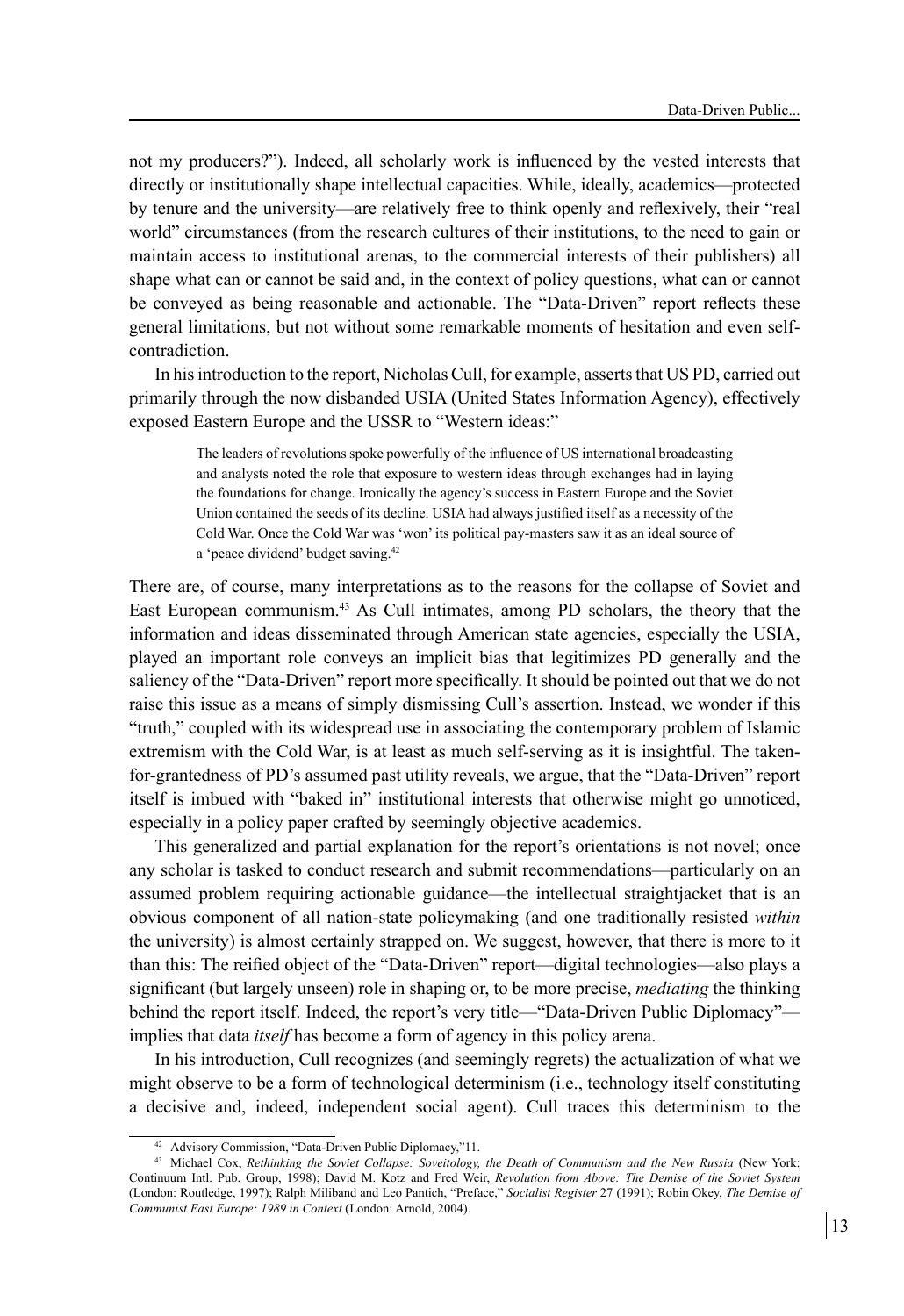Government Performance and Results Act of 1993, which, he says, "imposed a considerable administrative burden on the entire agency [the USIA] by introducing a requirement to generate a hierarchy of goals and deliver annual assessments of the extent to which these had been met."<sup>44</sup> Cull continues, "While logical on paper, it proved a poor fit for the agency's work," and he goes on to discuss post-9/11 efforts to better measure PD's results as, "*The quest to measure the un-measurable*."45 Yet, on the same page, Cull writes that "the new tools of social media make new kinds of evaluation possible even as the communication environment requires an ever more nuanced approach for an ever more savvy audience, evaluation has an unprecedented significance. *It must be part of the DNA of public diplomacy's future*."<sup>46</sup>

Measurement and evaluation of what a PD program has achieved or can achieve are therefore positioned to be *both* dubious and inevitable. Cull recognizes measurement and evaluation's DNA-like entrenchment in contemporary PD alongside its inadequacies and contradictions. Thus, introducing the ACPD report is a leading PD academic and policy analyst who appears to know that the mechanization of knowledge that a data-driven PD furthers is neither doable or desirable, yet he accepts it as inevitable. Collectively, the scholars writing the "Data-Driven" report propose the renovation of PD on foundations that are far from stable yet, they assert, *build it we must*. As the short history of PD presented by Cull concludes, data-driven policies now are in place and, going forward, "actionable research" and "measured forms of impact evaluation" are crucial for PD's "maximal utility."<sup>47</sup> We next identify what might be a principal contributor to this contradiction.

# **4. "Data-Driven" Technological Fetishism**

In its introduction and subsequent pages, the "Data-Driven" report reflects the pervasiveness of something more complex and powerful than just technological determinism: technological fetishism. According to David Harvey, this kind of fetish reflects:

the habit humans have of endowing real or imagined objects or entities with self-contained, mysterious and even magical powers to move and shape the world in distinctive ways. The technological changes that we see all around us are, of course, very real. *They are a constitutive feature of how we live our daily lives*. 48

This focus on fetishized relations in daily life as *constitutive* is important in that it underlines that fetishistic thinking is not based in the mind. It is instead rooted in concrete human relations. A policy official, for example, almost certainly knows that digital technologies do not have the intrinsic power to prescribe or impel specific outcomes but, because others work and act as if they do, they in fact generate an experienced social reality; they entail a tangible form of agency. As a technology or technique is institutionalized and utilized (e.g., the internet), people really do organize their social relations, investments, and public policies around its existence as an unquestionably central agent of history. In this sense, the magic of the fetish is real. As the thing fetishized is treated as if it is powerful, it *in effect* exercises power.

<sup>44</sup> Advisory Commission, "Data-Driven Public Diplomacy," 11.

<sup>45</sup> Advisory Commission, "Data-Driven Public Diplomacy," 11-12, emphasis added.

<sup>46</sup> Advisory Commission, "Data-Driven Public Diplomacy," 12, emphasis added.

<sup>47</sup> Advisory Commission, "Data-Driven Public Diplomacy," 16.

<sup>48</sup> David Harvey, "The Fetish of Technology: Causes and Consequences," *Macalester International* 13, no. 1 (2003): 7, emphasis added.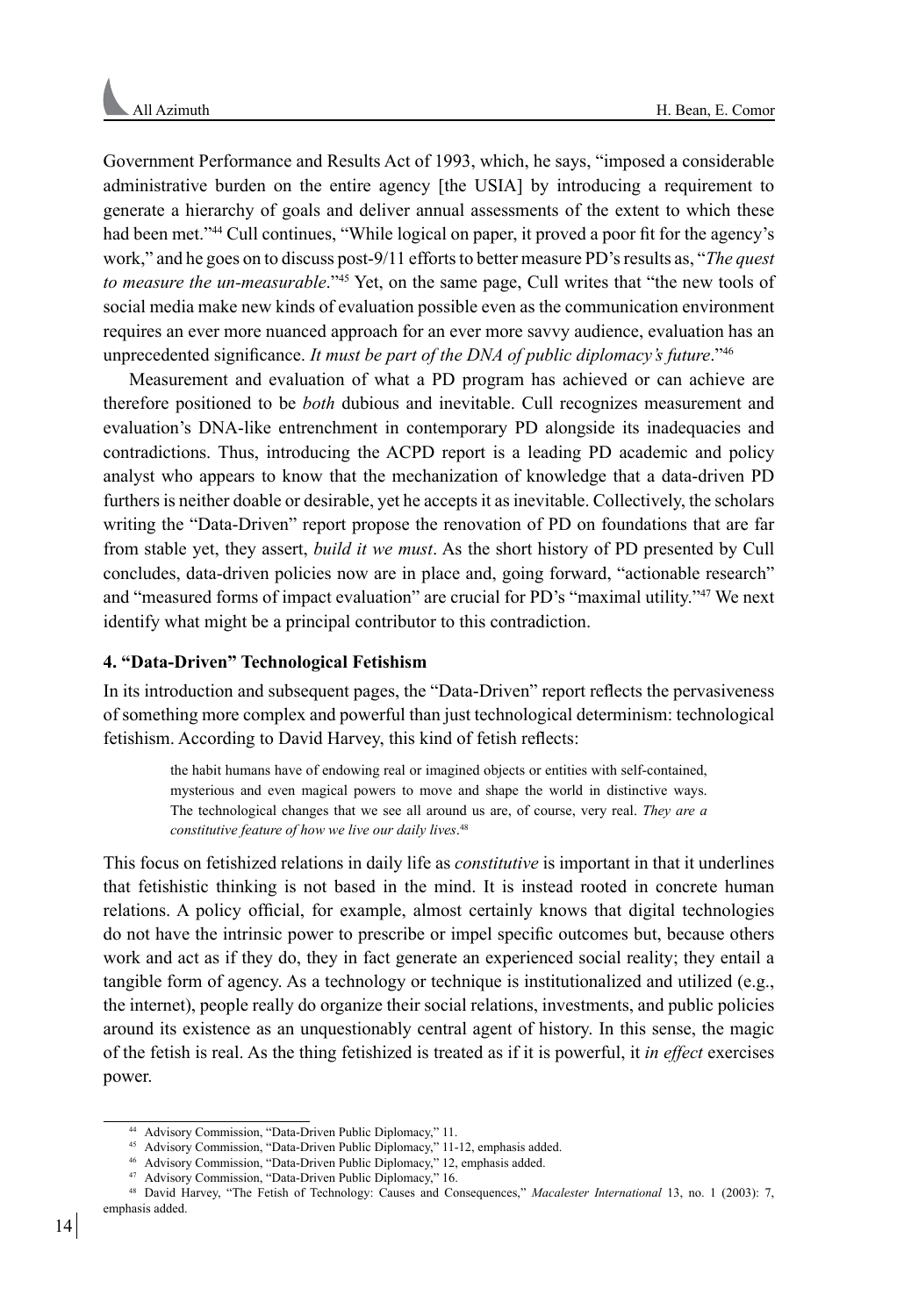To reiterate, the technological fetish is not some kind of twisted condition of a defective mind; it is an experiential outcome of "normal" social relations. More generally, in modern society, most relations are mediated by money, contracts, technologies, and other such *things*. What occurs in the fetish is the mind *not* inverting reality but, instead, *its recognition of a real inversion*. In contemporary society, the (dead) products of social relations including technologies—experientially mediate our relations and realities. Fetishization, therefore, is more than just reification (the taken-for-grantedness of human creations) or technological determinism. With the fetish, a dual reality is recognized. Specifically, most people know or have the capacity to know that a fetish is an arbitrary social construction but, through the conditions of one's relations, *act* as if it is not. By comparison, technological determinism—in practically all its iterations—is not *consciously* understood and accepted.<sup>49</sup> Generally, technological determinism more directly reflects the reification of things while the technological fetish cannot, by comparison, be simply eradicated through some form of critical reflection. Instead, it constitutes what Slavoj Žižek calls (when referencing the fetish generally) an "objective illusion"—a "reality" that is inseparable from the "real world" of human relations, including the real world of policymaking.<sup>50</sup>

Illustrating continuity between the Cold War and post-9/11 eras, the "Data-Driven" report demonstrates that the "real world" of PD seems to fundamentally require an unyielding march toward the generation and use of evermore precise and measurable forms of data. The report's assertion of a "recent movement toward more data-driven planning and measurement" as a "positive shift in public diplomacy" both elides this historical continuity and undermines the more subjective, indeterminate, and human elements of PD.51 For the "Data-Driven" report's authors, this problem need not be dwelled upon. Why? A circular and arguably idealistic answer is given: "Those involved in international broadcasting and public diplomacy research and evaluation are impressive both for their deep loyalty to US diplomacy generally and the need for measurement specifically."<sup>52</sup>

In much of the report, while technology-mediated and quantitative methods are recognized to have their limitations, they constitute an inevitable and necessary "way forward," although a "way forward" towards precisely *what* remains unclear.53 By its conclusion, however, the report implicitly answers this unposed question with a call to, among other things, refine and nuance various forms of data using more developed social media assessment capabilities. The fetish, it seems, both obscures the question and structures the answers. Thus, what has become a common sense means of policy empowerment—digital technologies and data contributes to analytical disempowerment. As with so many other mechanized applications, digital technologies do more things for us and, in the process, intellectual capabilities once exercised are subsumed.

Because technological fetishism stems from structural conditions and material relations, for analysts and officials aspiring to redress its contradictory implications, to repeat, their individual recognition of its presence is not in itself a sufficient response. The technological fetish, we argue, mediates and serves to externalize the problem it appears to be redressing

<sup>49</sup> Sally Wyatt, "Technological Determinism Is Dead; Long Live Technological Determinism," In *The Handbook of Science and Technology Studies,* ed. Edward J. Hackett et al. (Cambridge: MIT Press, 2008), 165-80.

<sup>50</sup> Savoj Žižek, *The Universal Exception* (New York: Continuum, 2006), 340.

<sup>51</sup> Advisory Commission, "Data-Driven Public Diplomacy,"17.

<sup>52</sup> Advisory Commission, "Data-Driven Public Diplomacy,"17.

<sup>53</sup> Advisory Commission, "Data-Driven Public Diplomacy," 47.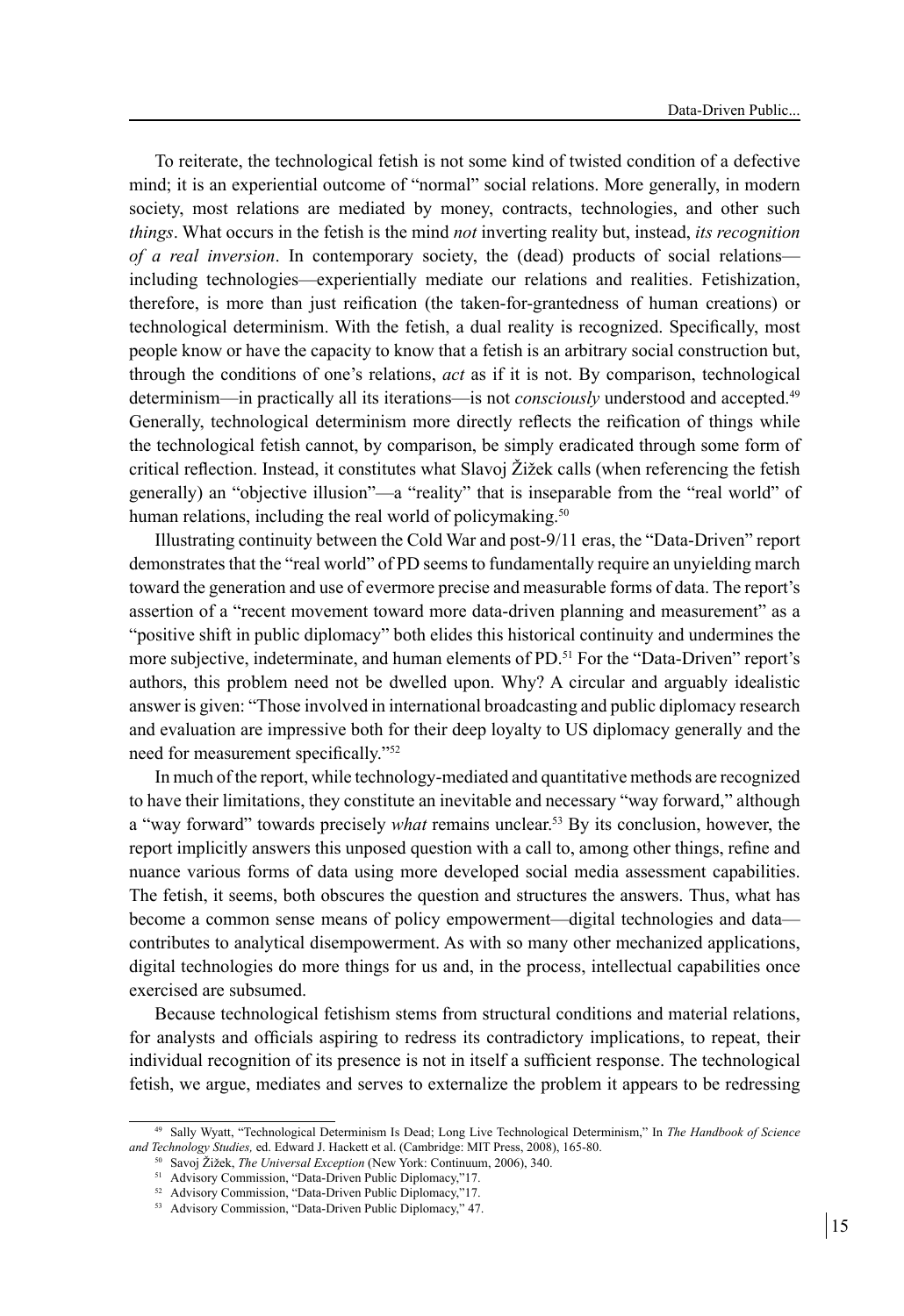as isolatable and resolvable. Anti-American extremism, for example, is not presented as a problem that the American state, or interests that it represents, have directly contributed to.54 This historical dimension of foreign policy, for practical purposes, lies outside the parameters of the analysis. Not only are the foreign policy continuities concerning American power and the problem it is confronting obscured, technological developments are themselves insulated from their socio-economic contexts.

Assessing the "Data-Driven" report and US foreign policies involving data and digital technology through an understanding of technological fetishism clarifies the implications and contradictions at hand. With this in mind, calls for the innovative use of data through PD measurement and evaluation developments should be accompanied by a far more critical recognition of the ways in which such appeals demonstrate continuity with entrenched institutionalized interests and Cold War-era assumptions about the possibilities of controlling human beings. However, this kind of reflexive historical and relational perspective becomes difficult to imagine given the mediating role of technological fetishism in now "common sense" efforts to, in effect (and to repeat Cull's statement once again), measure the unmeasurable. Following Gramsci, common sense itself is a way of thinking that, despite its logical and empirical shortcomings, serves as a shared and often useful guide in people's lives. As with the fetish, this usefulness involves the fact that others also act as if it makes sense. Gramsci contrasts common sense to what he calls "good sense" which, instead, entails a conscious understanding of the complexities, dualisms, and even the fetishisms that pervade everyday life.55 We assert that PD needs to be guided by less common sense and more good sense.

# **5. A Different Future for Public Diplomacy**

Some analysts who are not obligated to a policymaking raison d'être and who are pursuing seemingly idealistic research agendas (ironically) can be useful to policymakers. Corman, Trethewey, and Goodall, for example, do not hesitate to call US strategic communication models "dysfunctional," arguing that they have "diminished [our] status among world opinion leaders and further[ed] the recruitment goals of violent extremists."56 Instead of asserting the need for tighter message control through the use of ever improving measurement and evaluation techniques, they explore the productivity of acknowledging the fallibility of American policies. "For instance," the authors state, "rather than always promoting the virtues of democracy, the United States might try messages that discuss its problems and invite comparison of these faults to the problems of other forms of government."<sup>57</sup> They also urge officials to "deemphasize control and embrace complexity, replace repetition of messages with experimental variation, consider moves that will disrupt the existing system, and make contingency plans for failure."58 We find Corman, Trethewey, and Goodall's critical impulse refreshing, innovative, and perhaps even a good place to begin reconsidering the foundational premises of PD.

<sup>54</sup> Kamel Daoud, "Saudi Arabia, an ISIS That Has Made It," *New York Times,* November 20, 2015, http://www.nytimes. com/2015/11/21/opinion/saudi-arabia-an-isis-that-has- made-it.html? r=0.

<sup>55</sup> Antonio Gramsci, *Selections from the Prison Notebooks,* ed. Quintin Hoare and Geoffrey Nowell Smith (New York: International Publishers, 1971), 332-35, 419-25.

<sup>56</sup> Stephen R. Corman, Angela Trethewey, and Bud Goodall, "A 21st Century Model for Communication in the Global War of Ideas" (Report no: 0701, Consortium for Strategic Communication, Arizona State University, April 3, 2007), 2, http://csc.asu.edu/ wp-content/uploads/pdf/114.pdf.

<sup>57</sup> Corman, Trethewey, and Goodall, "A 21st Century Model," 13.

<sup>58</sup> Corman, Trethewey, and Goodall, "A 21st Century Model," 15.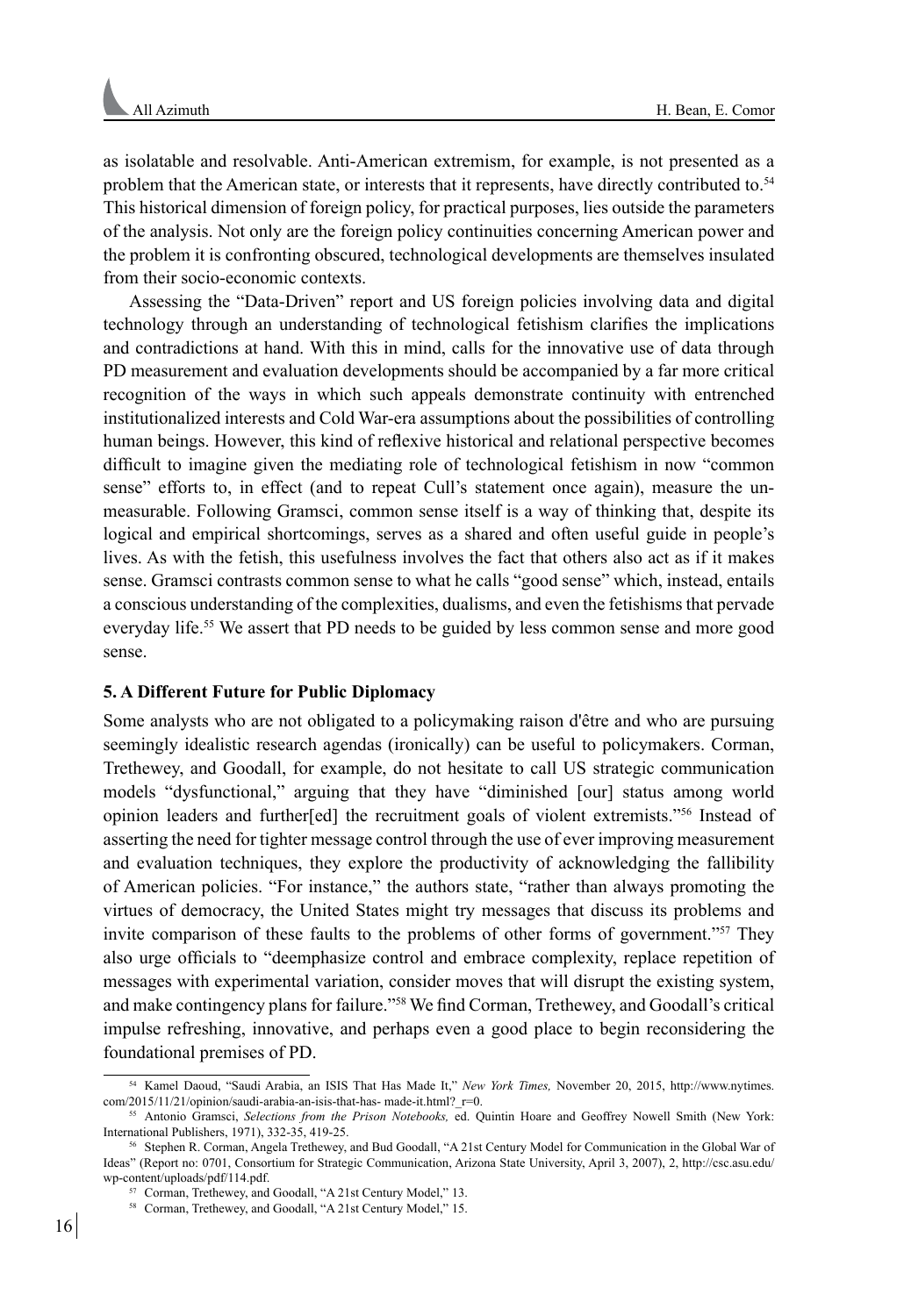Although the "Data-Driven" report's principal recommendations have little to do with reconsidering the foundations of PD in this way, an opening for change is revealed in more than just Cull's two-minded introduction; it also surfaces in one of its recommendations. Specifically, its authors state, "In the current environment, it is hard to imagine how critical, forward looking research designs could be implemented given existing cultures of fear and risk-aversion. State Department and BBG leadership should reward and encourage honest and balanced evaluations and encourage the admission of setbacks for stronger programming."59 Furthermore, "[e]valuations should be written in a balanced manner that highlights the successes and failures of particular campaigns and activities."<sup>60</sup> Although we find it difficult to believe that PD policymakers and researchers will use this recommendation to reconsider their fundamental working assumptions, calls for "honest and balanced evaluations" might, going forward, promote more thoughtful accounts of the underlying policies and premises that PD campaigns and activities are designed to support.

Finally, some solace might be taken in light of Cull's recognition, although largely implicit, of the dubiousness of the "Data-Driven" project itself. It is likely that only the more distant and critical analyst—one *relatively* removed from policymaking and its fetishmediated realities—has the capacity needed to place PD on a reflexive and productive path, one very different from the cul-de-sac within which it is now travelling.

### **6. Conclusion**

In critiquing the ACPD's "Data-Driven" report, and the characterizations and biases on which it rests, we conclude that the enrollment of evermore sophisticated analytical technologies, particularly as they reflect and further fetishize policy relations and preferred narratives, is not a useful innovation of PD. These developments ultimately renew and entrench questionable Cold War-era assumptions about technology and the nature of state power. Data-driven approaches have less to do with building mutual understanding and peace than with supporting governments' strategic interests and ambitions. The danger is that datadriven approaches will lead officials further away from PD's humanistic capabilities. Just as stakeholders have witnessed US educational institutions recently diminish or eliminate important aspects of instruction in order to boost quantitative assessment outcomes, $<sup>61</sup>$  data-</sup> driven PD risks diminishing (or, more likely, not considering) PD's more useful—yet more difficult to assess—potentials.

A critical perspective maintains, however, that the twenty-first century trajectory of PD is not inevitable, particularly as the technological choices being made are, simultaneously, political choices.<sup>62</sup> Through critique and a more reflexive effort to understand these policy choices, wider and less contradictory alternatives become at least imaginable. As Edwards notes, objects of knowledge are produced under specific conditions from materials that are themselves historical products, practices, objects, and symbols.63 In this context, for academics advising policymakers on how to manage a specified problem, their elaboration and, indeed, legitimization of the magical powers vested in digital technologies and

<sup>59</sup> Advisory Commission, "Data-Driven Public Diplomacy," 20.

<sup>60</sup> Advisory Commission, "Data-Driven Public Diplomacy," 22.

<sup>61</sup> Lindsey Layton, "Study Says Standardized Testing is Overwhelming Nation's Public Schools," *Washington Post,* October 24, 2015.

<sup>62</sup> Barker, *Cultural Studies;* Edwards, *Closed World.*

<sup>63</sup> Edwards, *Closed World.*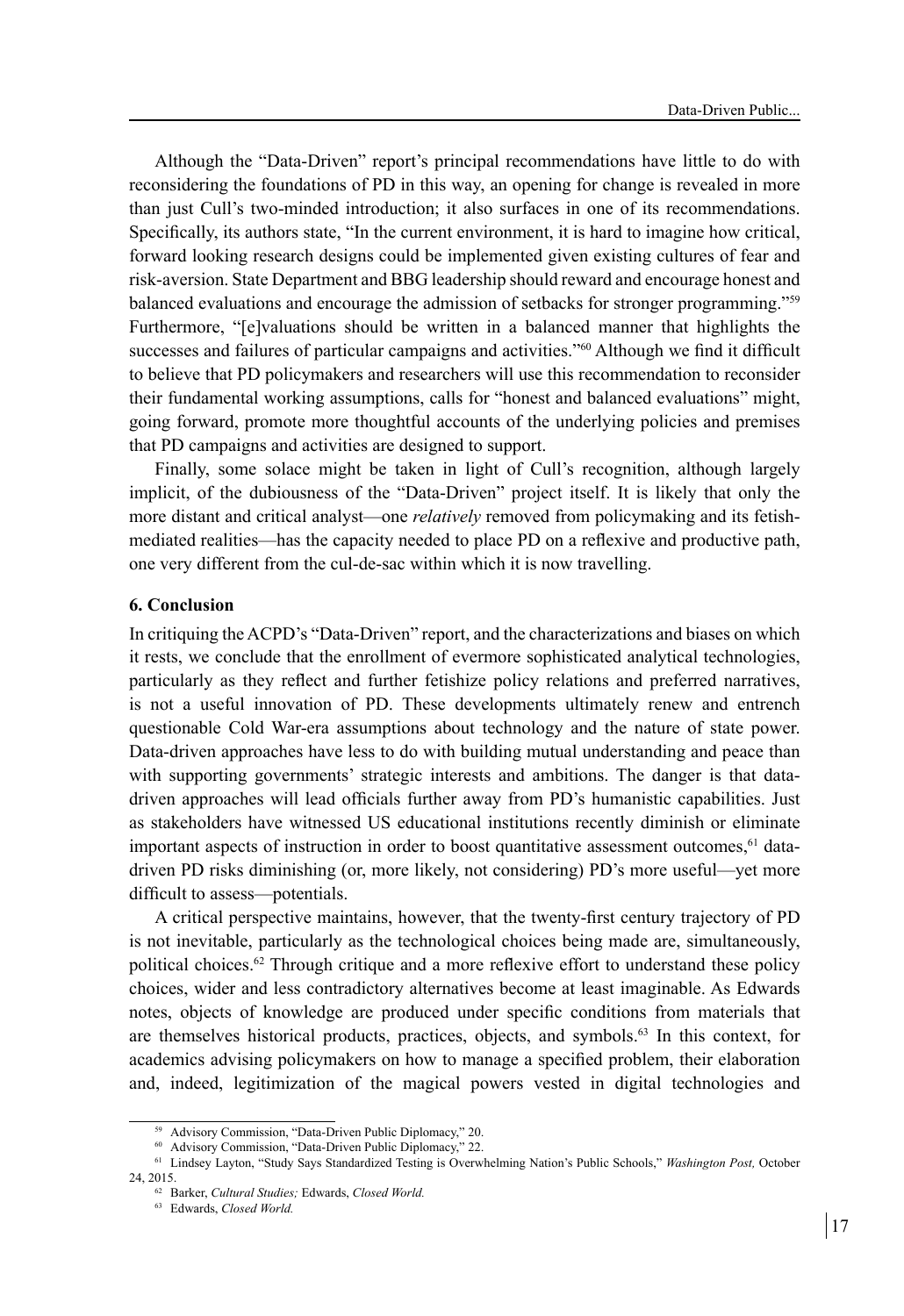measurement techniques is profoundly contradictory. The presence of the technological fetish obscures the historical and material relations shaping contemporary policy delusions; yet, when applied reflexively in our analysis, the technological fetish also illuminates and clarifies the (contradictory) realities of why PD officials and commentators are thinking and acting in certain ways. In regard to the authors of the "Data-Driven" report itself, to quote Maurice Godelier, "it is not the subject who deceives himself, but *reality* which deceives him."64

Participating in fetishizing technology and, in turn, facilitating its mediation of policy, promotes an ahistorical and potentially circular analysis. This mediation entails technology's paradoxical *dis*empowerment of the same analysts and officials who turn to technology for empowerment. Once again, empowerment to do precisely what remains unclear, and this confusion may be related to the dualistic reality of the fetish itself. Our conclusion is that the common sense that more institutional monitoring, quantification, and measurable coordination will lead to more effective PD is something far removed from the more difficult task of exercising good sense—a way of conceptualizing PD that, we suggest, might yield a much different approach to peace, security, and development.

## **Bibliography**

- Arif, Rauf, Guy J. Golan, and Brian Moritz. "Mediated Public Diplomacy: US and Taliban Relations with Pakistani Media." *Media, War & Conflict* 7, no. 2 (2014): 201-17. doi:10.1177/1750635214538619.
- Barker, Chris. *Cultural Studies: Theory and Practice*. London: SAGE, 2002.
- Center, Seth. "The Evolution of American Public Diplomacy: Four Historical Insights." US Department of State, December 2, 2013. https://www.state.gov/documents/organization/219025.pdf.
- Cooper, Jeffrey R. *Curing Analytic Pathologies: Pathways to Improved Intelligence Analysis*. Pittsburgh, PA: Government Printing Office, 2005. Accessed March 15, 2016. http://oai.dtic.mil/oai/oai?verb=getRecord&met adataPrefix=html&identifier=ADA500058.
- Corman, Stephen R., Angela Trethewey, and Bud Goodall. "A 21st Century Model for Communication in the Global War of Ideas." Report no: 0701, Consortium for Strategic Communication, Arizona State University, April 3, 2007. http://csc.asu.edu/wp-content/uploads/pdf/114.pdf.
- Cox, Michael. *Rethinking the Soviet Collapse: Sovietology, the Death of Communism and the New Russia*. New York, NY: Continuum Intl. Pub Group, 1998.
- Daoud, Kamel. "Saudi Arabia, an ISIS That Has Made It." *New York Times*, November 20, 2015. http://www. nytimes.com/2015/11/21/opinion/saudi-arabia-an-isis-that-has- made-it.html? r=0.
- Edwards, Paul N. *The Closed World: Computers and the Politics of Discourse in Cold War America*. Cambridge, MA: MIT Press, 1997.
- Gonzalez, Carissa. "The Evaluation Revolution in Public Diplomacy." *The Ambassadors Review* (2015): 36-43. https://www.americanambassadors.org/publications/ambassadors-review/fall-2015/the-evaluation-revolutionin-public-diplomacy.
- Gramsci, Antonio. *Selections from the Prison Notebooks*. Edited by Quintin Hoare and Geoffrey Nowell Smith. New York: International Publishers, 1971.
- Heyn, Lisa. "Advisory Commission on Public Diplomacy is Reinstated After 19-Months Hiatus." Alliance for International Exchange, July, 31, 2013. http://www.alliance-exchange.org/policy-monitor/07/31/2013/advisorycommission-public-diplomacy-reinstated-after-19-months-hiatus.

<sup>64</sup> Sean Sayers, *Reality and Reason: Dialectic and the Theory of Knowledge* (Oxford: Blackwell, 1985), 203.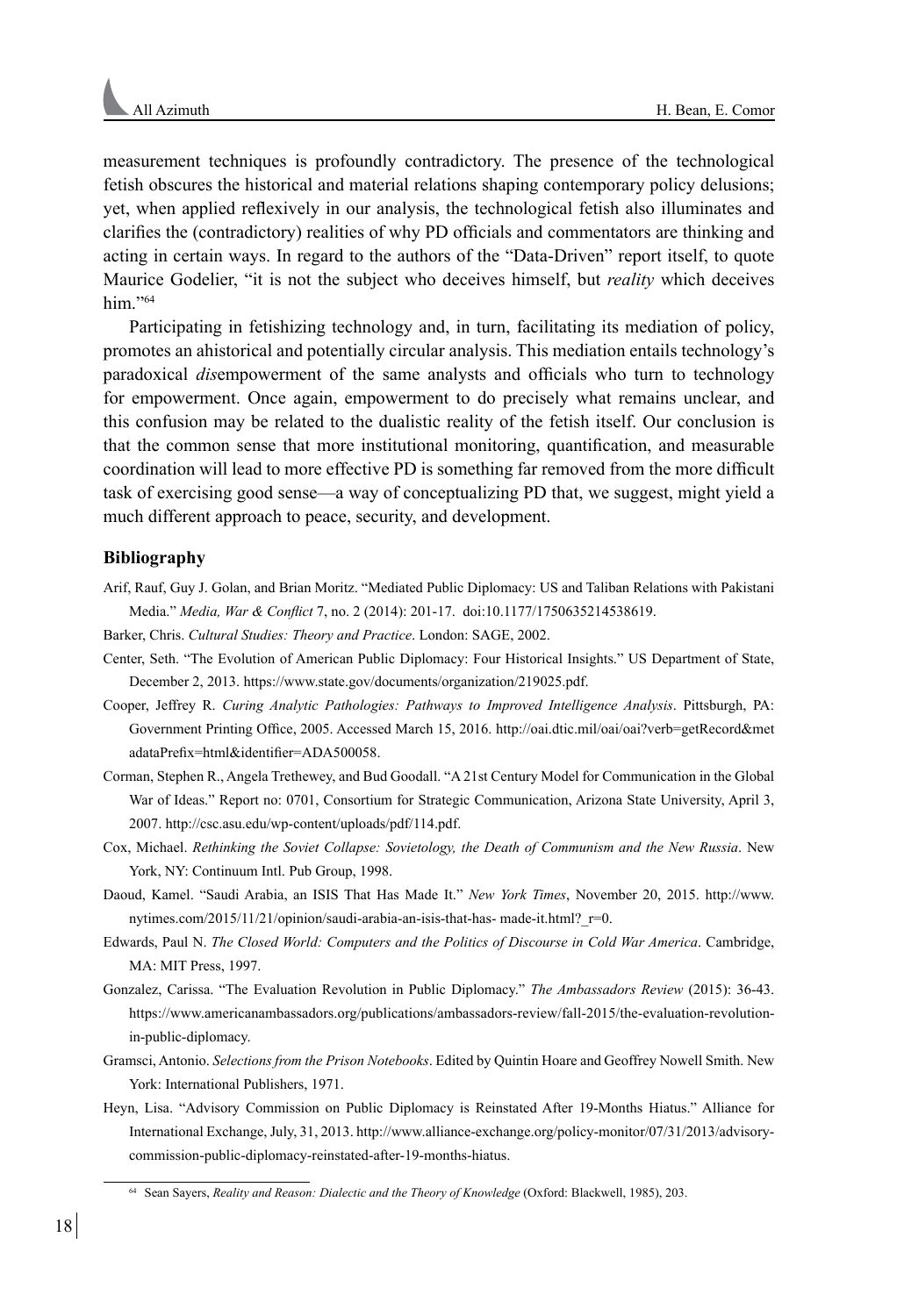Kampf, Ronit, Ilan Manor, and Elad Segev. "Digital Diplomacy 2.0? A Cross-National Comparison of Public Engagement in Facebook and Twitter." *The Hague Journal of Diplomacy* 10, no. 4 (2015): 331-62. doi:10.1163/1871191X-12341318.

Kotz, David M., and Fred Weir. *Revolution from Above: The Demise of the Soviet System*. London: Routledge, 1997.

- Kushlis, Patricia. "Data-Driven Public Diplomacy: An Evaluation of an Evaluation of an Evaluation." WhirledView, October 3, 2014. http://whirledview.typepad.com/whirledview/2014/10/data-driven-public-diplomacy-anevaluation-of-an-evaluation-of-an-evaluation.html.
- Layton, Lindsey. "Study Says Standardized Testing is Overwhelming Nation's Public Schools." *Washington Post*, October 24, 2015.
- Martin, Lauren, and Stephanie Simon. "A Formula for Disaster: The Department of Homeland Security's Virtual Ontology." *Space and Polity* 12, no. 3 (2008): 281-96. doi:10.1080/13562570802515127.
- Marx, Karl. *Capital: A Critique of Political Economy,* Vol.1. Moscow: Progress Publishers, 1977.
- Miliband, Ralph, and Leo Panitch. "Preface." *Socialist Register* 27 (1991).
- Milosevic, Tijana. "Advisory Commission on Public Diplomacy Examines Evaluation Tools." Alliance for International Exchange, July 21, 2010. http://www.alliance-exchange.org/policy-monitor/07/21/2010/advisorycommission-public-diplomacy-examines-evaluation-tools.
- Nisbet, Erik C., Matthew C. Nisbet, Dietram A. Scheufele, and James E. Shanahan. "Public Diplomacy, Television News, and Muslim Opinion." *The Harvard International Journal of Press/Politics* 9, no. 2 (2004): 11-37. doi:10.1177/1081180x04263459.
- Noon, David Hoogland. "Operation Enduring Analogy: World War II, the War on Terror, and the Uses of Historical Memory." *Rhetoric & Public Affairs* 7, no. 3 (2004): 339-64. doi:10.1353/rap.2005.0015.
- Okey, Robin. *The Demise of Communist East Europe: 1989 in Context*. London: Arnold, 2004.
- Pamment, James. "Articulating Influence: Toward a Research Agenda for Interpreting the Evaluation of Soft Power, Public Diplomacy and Nation Brands." *Public Relations Review* 40, no. 1 (2014): 50-9. doi:10.1016/j. pubrev.2013.11.019.
	- ———. "Digital Diplomacy as Transmedia Engagement: Aligning Theories of Participatory Culture with International Advocacy Campaigns." *New Media & Society* 18, no. 9 (2016): 2046-62. doi:10.1177/1461444815577792.
- Paul, Christopher, Jessica M. Yeats, Colin P. Clarke, Miriam Matthews, and Lauren Skrabala. *Assessing and Evaluating Department of Defense Efforts to Inform, Influence, and Persuade: Handbook for Practitioners*. Santa Monica, CA: Rand Corporation, 2015.
- Public Diplomacy Council. "Advisory Commission Calls for Data-Driven Public Diplomacy." September 30, 2014. http://www.publicdiplomacycouncil.org/commentaries/09-30-14/advisory-commission-calls-data-drivenpublic-diplomacy.
- Rider, James. "Proving Public Diplomacy Programs Work." *The Foreign Service Journal* 92, no. 10 (2015): 19-22. Accessed March 30, 2016. http://www.afsa.org/proving-public-diplomacy-programs-work.
- Sayers, Sean. *Reality and Reason: Dialectic and the Theory of Knowledge*. Oxford, UK: Blackwell, 1985.
- Sevin, Efe. "Pathways of Connection: An Analytical Approach to the Impacts of Public Diplomacy." *Public Relations Review* 41, no. 4 (2015): 562-68. doi:10.1016/j.pubrev.2015.07.003.
- US Advisory Commission on Public Diplomacy. "2014 Comprehensive Annual Report on Public Diplomacy." December 11, 2014. http://www.state.gov/pdcommission/reports/235008.htm.
	- "Data-Driven Public Diplomacy: Progress towards Measuring the Impact of Public Diplomacy and International Broadcasting Activities." September 16, 2014. http://www.state.gov/documents/ organization/231945.pdf.
- US Department of State. *Eighteenth Report of the United States Advisory Commission on Information*. 88<sup>th</sup> Cong. 1<sup>st</sup> sess. Washington, DC: Government Printing Office, 1963. http://www.state.gov/pdcommission/reports/175429. htm.